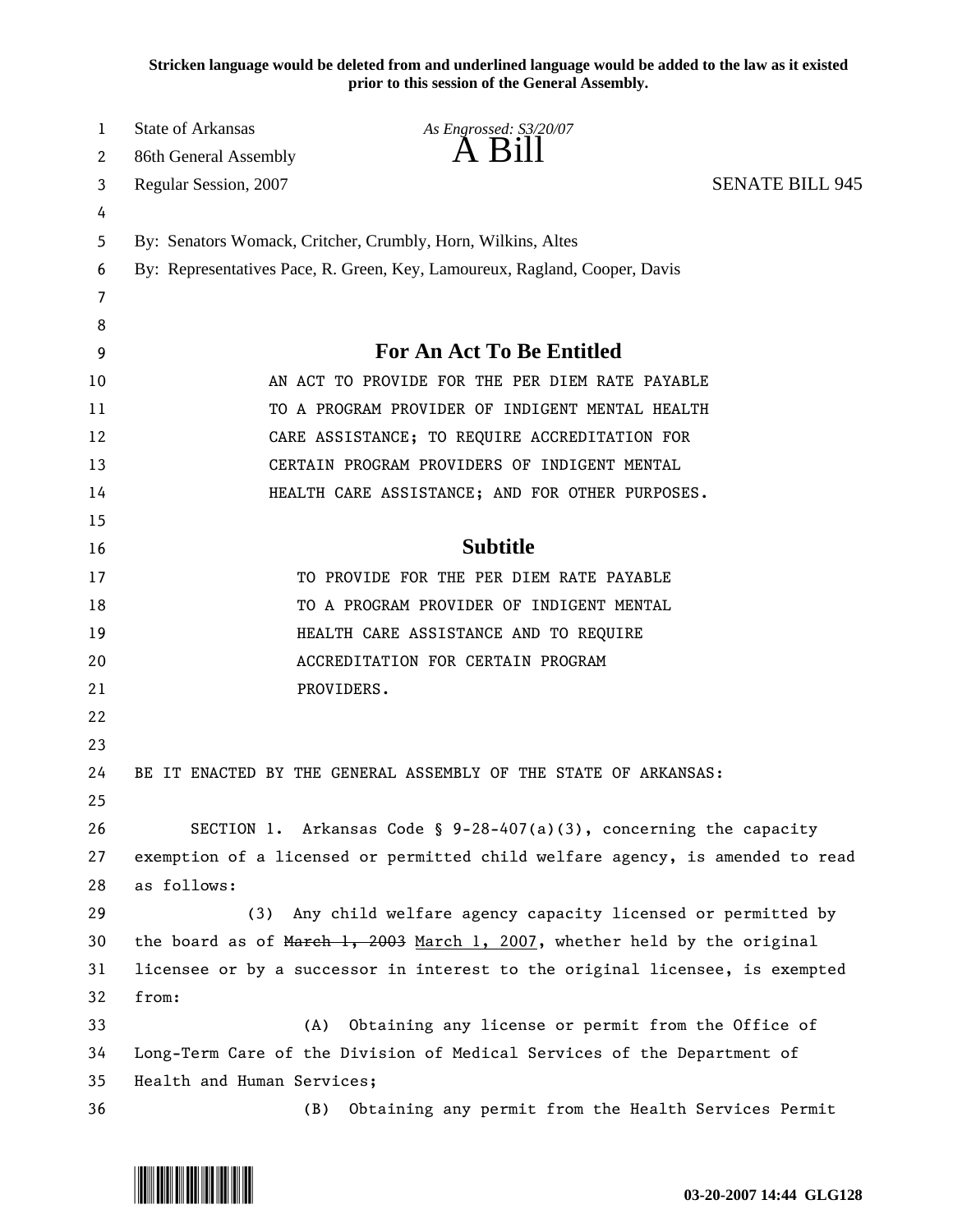**As Engrossed: S3/20/07 SB945** 

1 Agency or the Health Services Permit Commission to operate at the capacity 2 licensed by the board as of March 1, 2003 March 1, 2007; and 3 (C) Obtaining any permit from the agency or the commission 4 to operate at any future expanded capacity serving only non-Arkansas 5 residents unless a permit is required by federal law or regulation. 6 7 SECTION 2. Arkansas Code § 20-8-107(c), concerning the inapplicability 8 of § 20-8-101 et seq., is amended to read as follows: 9 (c) In no event shall the requirements of this subchapter apply to any 10 facility licensed or approved as of March 1, 2003 March 1, 2007, by the Child 11 Welfare Agency Review Board pursuant to the Child Welfare Agency Licensing 12 Act,  $\S$  9-28-401 et seq., and as specifically exempted by  $\S$  9-28-407(a)(3). 13 14 SECTION 3. Arkansas Code Title 20, Chapter 46, Subchapter 7 is amended 15 to add the following sections to read as follows: 16 20-46-704. Per diem rate for psychiatric residential treatment 17 facility. 18 (a)(1)(A) The per diem rate for a psychiatric residential treatment 19 facility for children is the facility's budgeted per diem cost plus a 20 professional component of seventy-nine dollars (\$79.00) per day. 21 (B) The facility's budgeted per-diem cost shall be the 22 amount reflected in its annual budget for the fiscal period of July 1 – June 23 30 which shall be submitted to the Department of Health and Human Services by 24 April 30 each year. 25 *(2) The per diem rate for psychiatric residential treatment*  26 *facilities shall be not less than the rate in existence on the effective date*  27 *of this section and not more than four hundred five dollars (\$405) per day.*  28 *This subdivision (a)(2) shall apply only if:* 29 *(A) The rate is approved by the Centers for Medicare and*  30 *Medicaid Services; and* 31 *(B) Additional appropriation and funding for this purpose*  32 *of at least three million dollars (\$3,000,000) per fiscal year have been made*  33 *in addition to the amount appropriated and available for this purpose in the*  34 *2006-2007 fiscal year.* 35 *(b) The psychiatric residential treatment facility provider per diem*  36 *rate shall be a prospective rate with no cost settlement that shall include*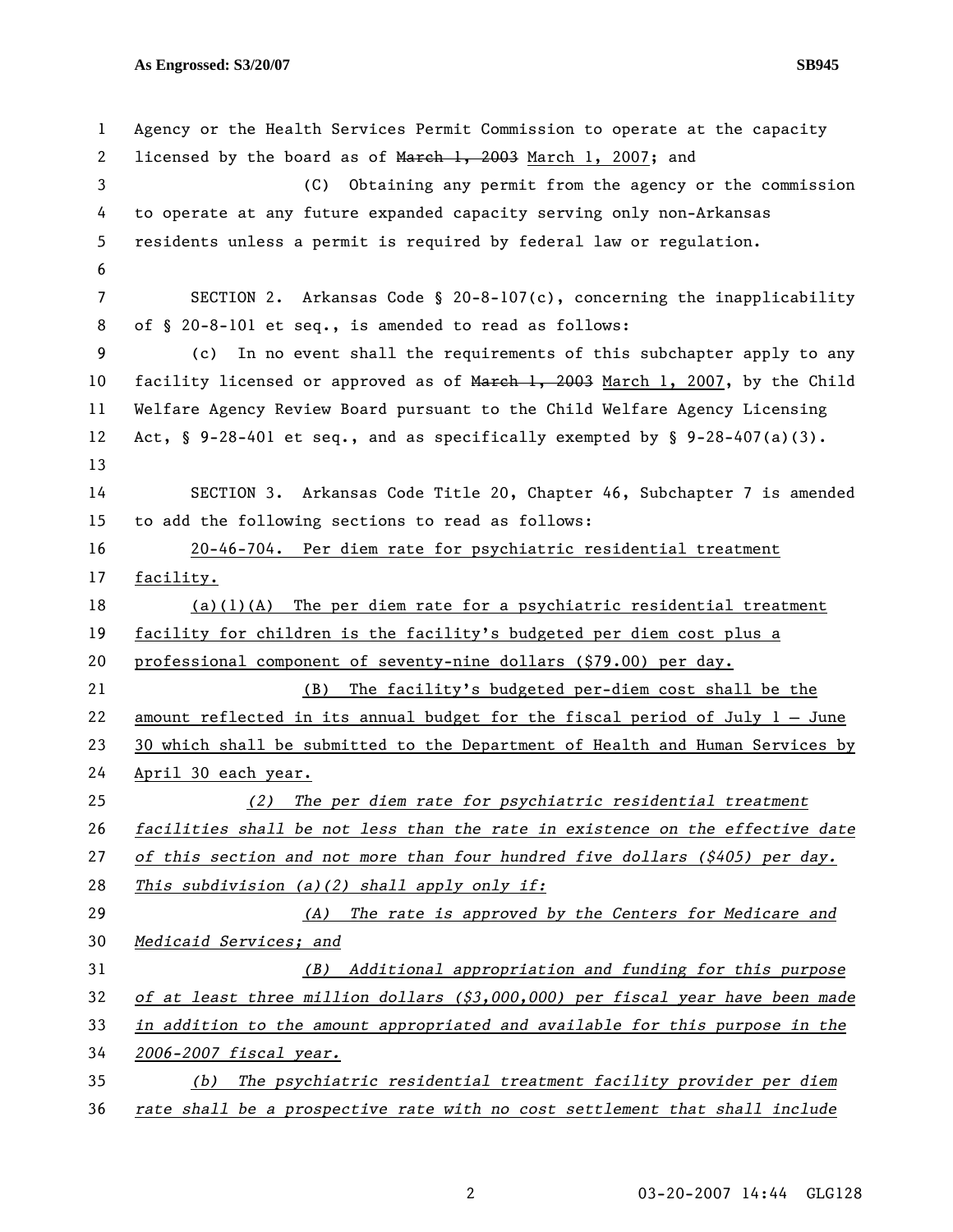**As Engrossed: S3/20/07 SB945** 

| 1  | all costs related to the operation of the facility except educational         |  |  |
|----|-------------------------------------------------------------------------------|--|--|
| 2  | services, prescription medicines, and transportation.                         |  |  |
| 3  | (c) At least annually, the department shall re-evaluate the per-diem          |  |  |
| 4  | rate to determine whether it should be reset.                                 |  |  |
| 5  |                                                                               |  |  |
| 6  | 20-46-705. Rate for outpatient mental health services.                        |  |  |
| 7  | The service unit rate for outpatient mental health care services<br>(a)       |  |  |
| 8  | shall not be less than the service unit rate for outpatient mental health     |  |  |
| 9  | care services rate paid to participating programs as of January 1, 2007.      |  |  |
| 10 | (b) At least annually, the department shall re-evaluate the service           |  |  |
| 11 | unit rate for outpatient mental health care services.                         |  |  |
| 12 | $(c)(1)$ A reimbursement for outpatient mental health services shall          |  |  |
| 13 | only be made to an outpatient mental health provider that has been accredited |  |  |
| 14 | for one year by the Joint Commission, the Commission on Accreditation of      |  |  |
| 15 | Rehabilitation Facilities, and the Council on Accreditation except for a      |  |  |
| 16 | provider who:                                                                 |  |  |
| 17 | (A) Is a medical doctor or a psychologist; or                                 |  |  |
| 18 | (B)<br>Initiates the certification process no later than the                  |  |  |
| 19 | effective date of this section and receives full accreditation by July 1,     |  |  |
| 20 | 2008.                                                                         |  |  |
| 21 | Accreditation is not required of a site owned or leased by<br>(2)             |  |  |
| 22 | an outpatient mental health provider if patients are not treated at that      |  |  |
| 23 | site.                                                                         |  |  |
| 24 | Accreditation is not required of a site where patients are<br>(3)             |  |  |
| 25 | treated if the outpatient mental health provider does not own or lease that   |  |  |
| 26 | site.                                                                         |  |  |
| 27 |                                                                               |  |  |
| 28 | 20-46-706. Access to willing provider.                                        |  |  |
| 29 | Participants in the indigent medical care program are entitled to             |  |  |
| 30 | receive services from any willing outpatient mental health provider who is    |  |  |
| 31 | approved to participate in the indigent medical care program.                 |  |  |
| 32 |                                                                               |  |  |
| 33 | 20-46-707. Application.                                                       |  |  |
| 34 | Nothing in this act shall be construed to prevent the sale, merger or         |  |  |
| 35 | transfer of stock or control of a company operating an outpatient mental      |  |  |
| 36 | health care program or to limit its right to continuously contract with       |  |  |